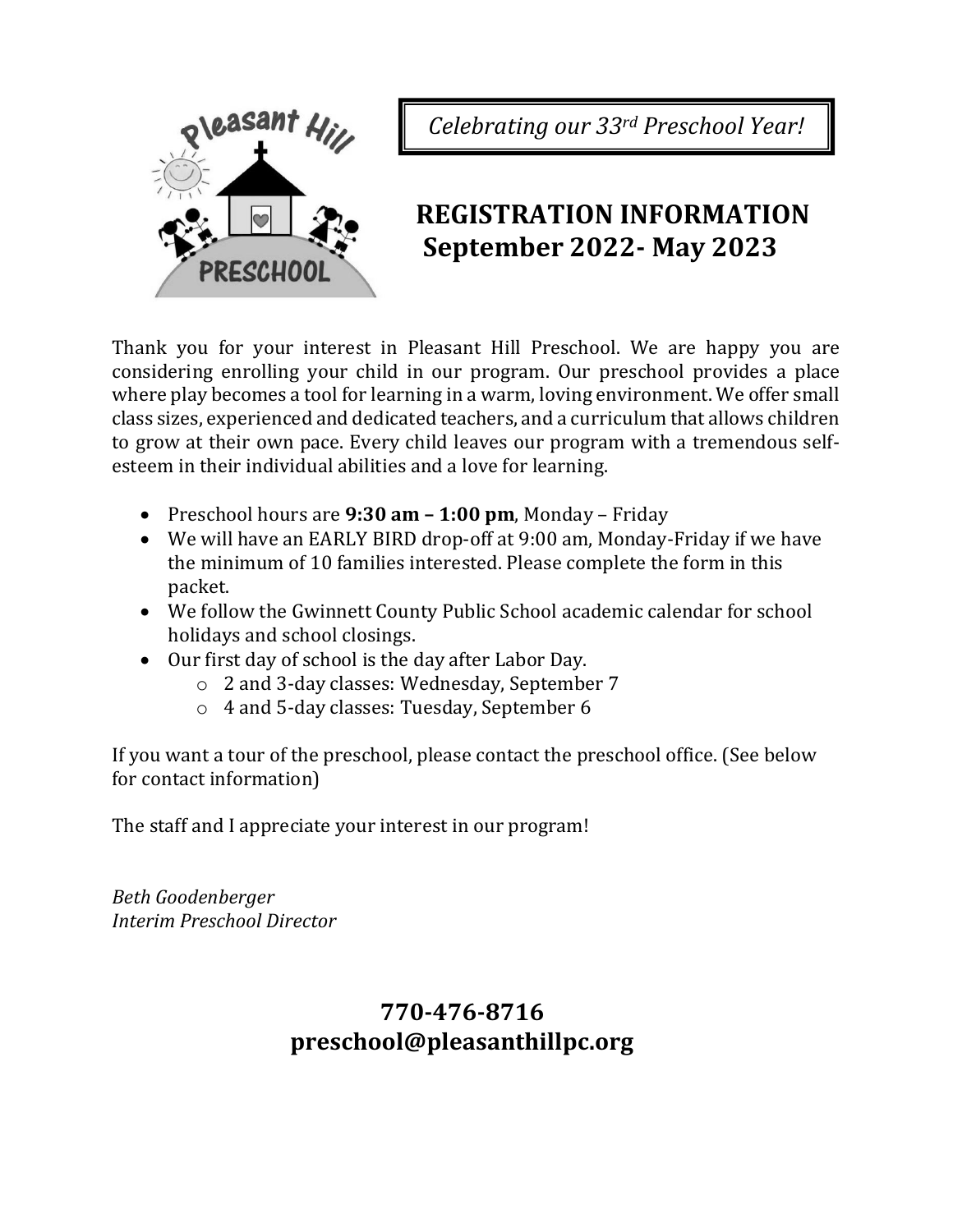

# **CLASSES OFFERED**

- **2s (2-day & 3-day): Mon/Wed and Mon/Wed/Fri**
- **3-day 3s: Mon/Wed/Fri**
- **4 and 5-day 3s: Mon-Thurs or Mon-Fri**
- **4 and 5-day 4s: Mon-Thurs or Mon-Fri**

**Enrollment Fees:** The registration, activity, and cleaning supply fee are due with registration forms to guarantee a spot. One month of tuition must also be paid within 30 days of registering, and we apply this prepaid tuition to the month of May.

- One-time fees:
	- o Non-refundable registration fee: **\$175**
	- o Activity fee: **\$100**
	- o Cleaning supply fee: **\$25**
- Monthly tuition rates (due first Wednesday of every month)

| 2-day program - \$200 | 4-day program - \$290 |
|-----------------------|-----------------------|
| 3-day program - \$240 | 5-day program - \$310 |

## **Discounts:**

A 20% sibling discount will be applied to the registration fee and monthly tuition for the younger sibling.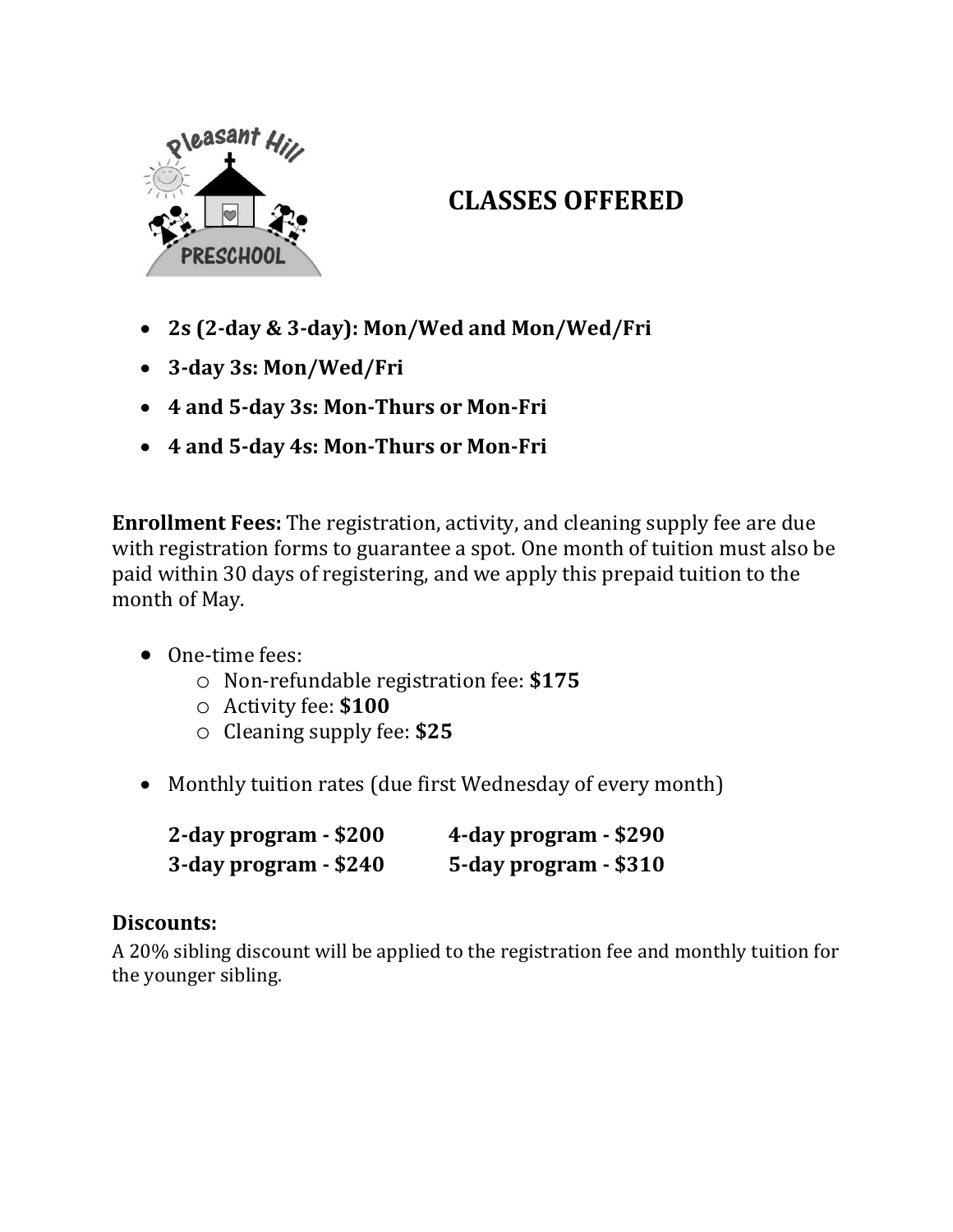

## **DESCRIPTION OF PROGRAMS**

### **Two-Year Old Program Student/Teacher Ratio 10:2**

We offer a variety of experiences geared for this stage of development. The curriculum includes circle time, centers, music/movement, outdoor play, story time, and chapel time. Children will be encouraged to do things for themselves with the oversight and instruction of their patient, loving, and caring teachers.

### **Three-Year Old Program Student/Teacher Ratio 14:2\***

We offer a wide variety of experiences directed toward the needs of a curious 3-year old. Social skills, language development, listening skills, sensory, perceptual, fine and gross motor skills are some major goals of this program. Our curriculum is theme based and will allow children to explore and learn at their own pace. Children will be provided with activities that reinforce shapes, colors, letters, and numbers. Circle time, centers, music/movement, outdoor play, story time, chapel time, and Fit Kids exercise program will be part of their schedule.

#### **Four-Year Old Program Student/Teacher Ratio 14:2\***

Our Pre-K program is designed to meet Georgia standards as we prepare children for Kindergarten. We give children the opportunity to think for themselves and gain an even greater self-esteem. Daily classes are full of different and changing activities to allow the children to grow as independent thinkers. Center time is limited to a small number so children can easily learn how to work together with others and problem solve together. Our curriculum is theme based and full of fun activities which include; the use of imaginative play, cooking activities, science experiments, music, language development, and a love for reading and creating their own stories. Our enrichment programs include storytelling, Fit Kids exercise program, and chapel time.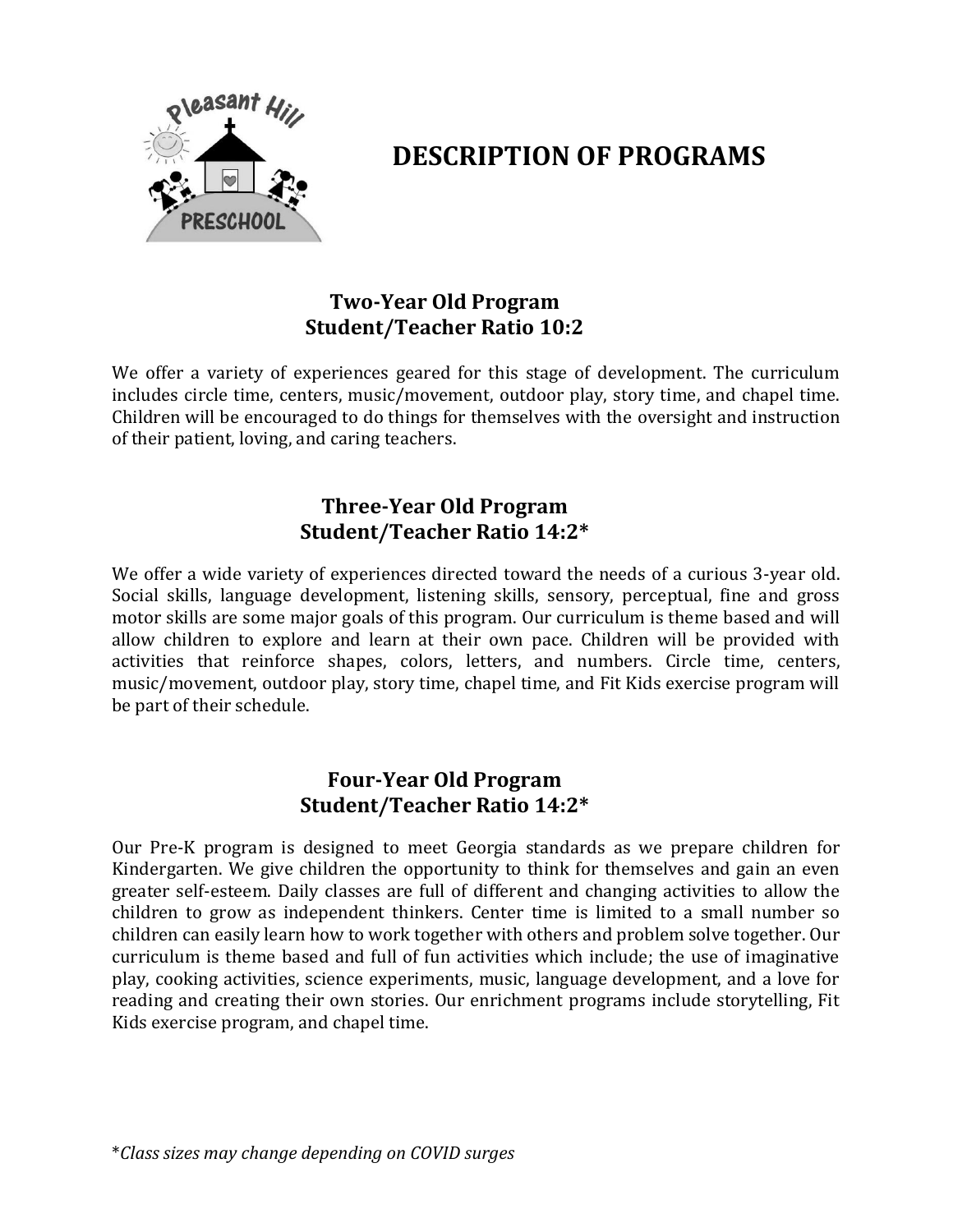

# **PAYMENT POLICY AGREEMENT**

Preschool tuition is collected in nine equal monthly payments and allows for school closings, national holidays, Thanksgiving, Christmas, and Spring Breaks. No refunds are given for unattended classes. **All tuition payments are calculated based on the total number of days in the school year and then averaged out so that the tuition will be the same each month regardless of the number of days scheduled during the month.**

If your child will be absent for an extended period of time, tuition must be paid in order to hold your child's spot. Should you need to withdraw your child, a thirty-day written notice must be submitted.

Monthly tuition payments for September through April are due on the first Wednesday of each month. One month of tuition must be paid in advance, and we apply this to the month of May, the last month of the school year. May 2023 tuition is due within 30 days of registering. Failure to pay May 2023 tuition in this timeframe will forfeit your child's spot in the program. After the month of September, May tuition is non-refundable.

| 2022-2023 Tuition & Fees                                       | <b>Due Date</b>               |
|----------------------------------------------------------------|-------------------------------|
| Registration Fee, Activity Fee, Cleaning Fee   at registration |                               |
| May 2023 Tuition Payment                                       | within 30 days of registering |
| Sept 2022-April 2023 Tuition Payment                           | first Wednesday of each month |

You will receive a monthly tuition receipt once payment is made that will show your balance of amount due. **Please keep these receipts for tax purposes.** Our Tax ID# will be on these receipts.

#### **Payment Instructions**:

- Write a check or money order to Pleasant Hill Preschool with your child's name on the memo line.
- Use a credit card, debit card, or bank transfer to pay online. The payment link can be found on our website under the Registration tab. Type your child's name in the memo line and check the box to help offset processing fees.
	- o If you pay by credit card and do not check the box to pay the processing fee, **you will be assessed** for the fee. **We strongly encourage that if you pay online, please do so through a transfer from your bank account.**

**Pleasant Hill Preschool is not a licensed preschool and is not required to be licensed by the state because we fall under the definition** *"Educational programs for children two through six years of age and operate for no more than 4 consecutive hours per day."*  **PHP carries liability insurance sufficient to protect your child in the event of an injury.**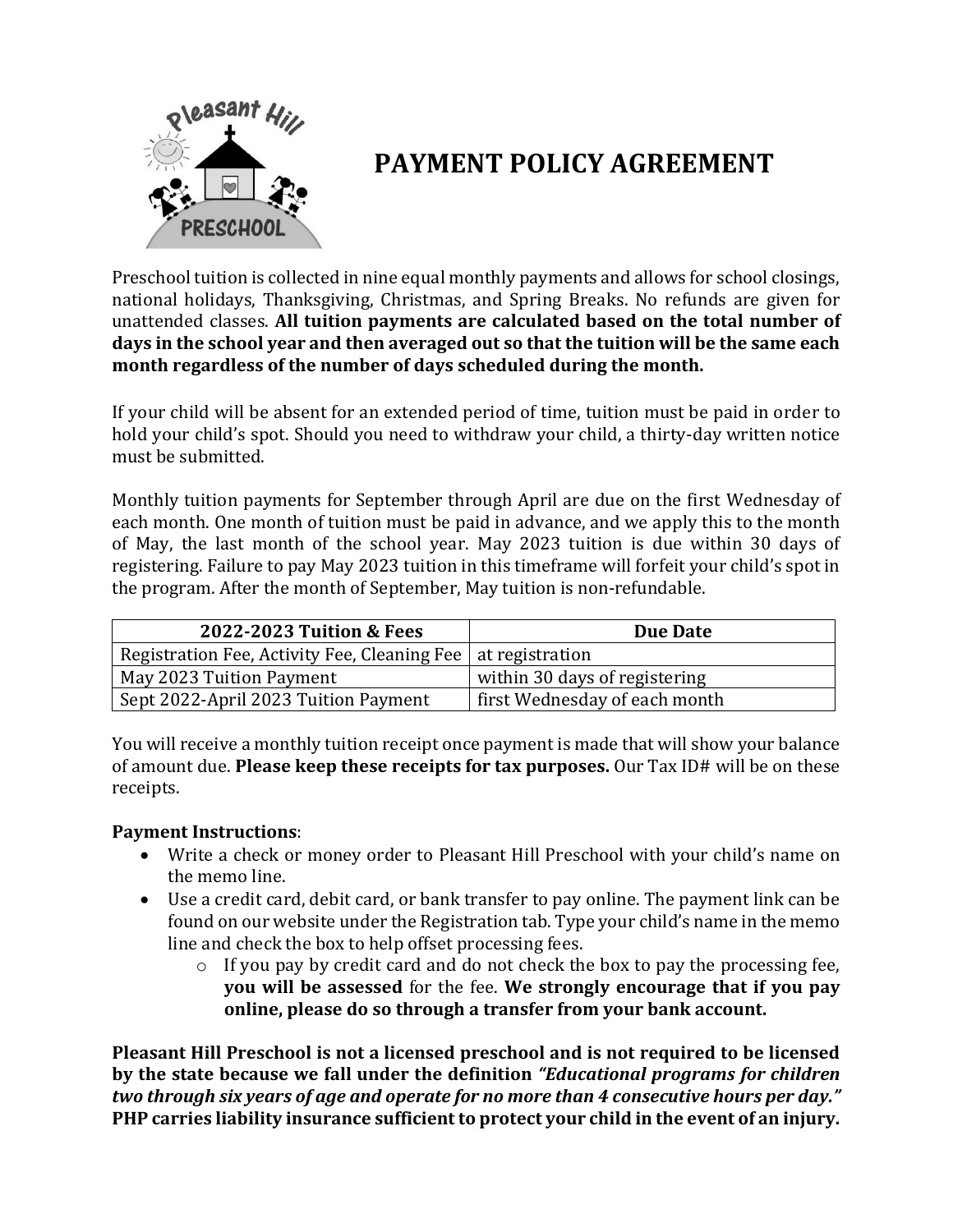

# **2022-2023 Registration Form**

• **Your child's age as of September 1st, 2022, determines the class in which he/she will be enrolled.**

## **Please circle the class for which you are enrolling.**

| $2$ -day $2s$                                                                                                                                                                            | $3$ -day $2s$                       | $3$ -day $3s$                                                                                                                                         | $4$ -day $3s$ | $5$ -day $3s$ | $4$ -day $4s$ | $5$ -day $4s$ |
|------------------------------------------------------------------------------------------------------------------------------------------------------------------------------------------|-------------------------------------|-------------------------------------------------------------------------------------------------------------------------------------------------------|---------------|---------------|---------------|---------------|
| M/W                                                                                                                                                                                      | M/W/F                               | M/W/F                                                                                                                                                 | $M-TH$        | $M-F$         | $M-TH$        | $M-F$         |
|                                                                                                                                                                                          |                                     |                                                                                                                                                       |               |               |               |               |
|                                                                                                                                                                                          | First                               |                                                                                                                                                       |               | Last          |               |               |
|                                                                                                                                                                                          |                                     |                                                                                                                                                       |               |               |               |               |
|                                                                                                                                                                                          |                                     |                                                                                                                                                       |               |               |               |               |
|                                                                                                                                                                                          |                                     |                                                                                                                                                       |               |               |               |               |
|                                                                                                                                                                                          |                                     |                                                                                                                                                       |               |               |               |               |
| Is your child potty trained? (Note: the teachers in the 3s classes do not change diapers. Children must<br>be in a pull-up or potty-trained)<br><b>YES</b><br>$\sim$ NO<br>WORKING ON IT |                                     |                                                                                                                                                       |               |               |               |               |
|                                                                                                                                                                                          |                                     |                                                                                                                                                       |               |               |               |               |
|                                                                                                                                                                                          |                                     |                                                                                                                                                       |               |               |               |               |
|                                                                                                                                                                                          |                                     |                                                                                                                                                       |               |               |               |               |
|                                                                                                                                                                                          |                                     |                                                                                                                                                       |               |               |               |               |
| Father's Phone $(\_\_)$                                                                                                                                                                  |                                     |                                                                                                                                                       |               |               |               |               |
|                                                                                                                                                                                          |                                     |                                                                                                                                                       |               |               |               |               |
|                                                                                                                                                                                          |                                     |                                                                                                                                                       |               |               |               |               |
| Does your child speak and/or understand English?<br>Are other languages than English spoken at home?                                                                                     | YES, speaks and understands English | NO, does not speak or understand English<br>SOMEWHAT: speaks and/or understands a little English<br>OTHER: understands English, but does not speak it |               |               |               |               |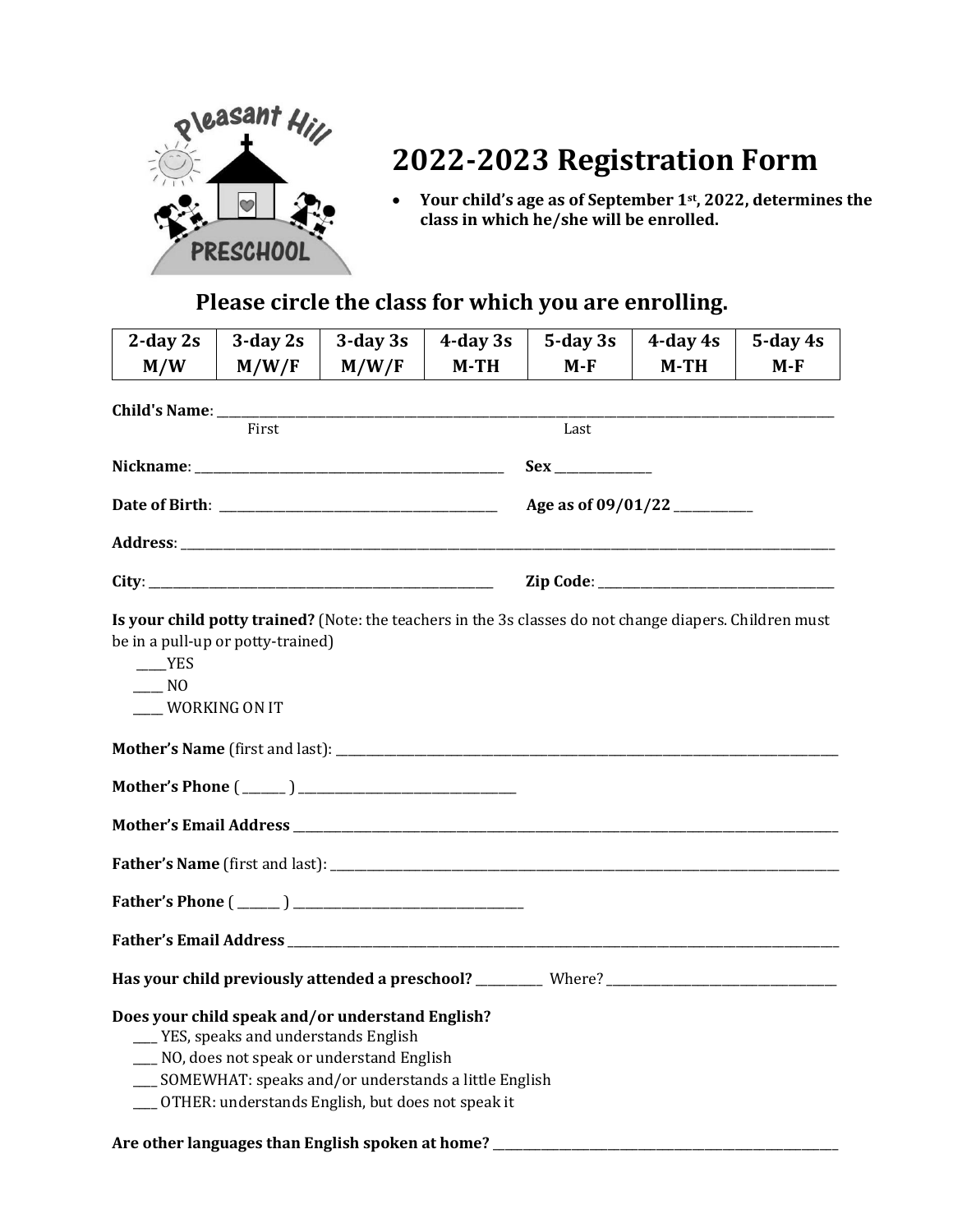**Does your child have any food allergies or dietary restrictions?**

 $\rule{1em}{0.15mm}$   $YES$  $\overline{\phantom{0}}$  NO If yes, please describe:  $\Box$ 

**Does your child have any non-food allergies or other healthy concern?**

 $-$  YES  $\overline{\phantom{0}}$  NO

If yes, please describe:  $\blacksquare$ 

**Does your child have evidence of developmental delays, behavioral issues, speech delays, hearing loss, or vision difficulties?** *(Pleasant Hill Preschool does not have the staff or resources to accommodate children having physical, mental, or emotional conditions which requires special supervision or handling and/or require the dedication of special facilities or teachers for the child.)*

 $\rule{1em}{0.15mm}$  YES  $\overline{\phantom{0}}$  NO If yes, please describe:

**Preschool Readiness Checklist:** these are skills that are required for attending preschool. These are important skills to ensure your child can receive a successful education. If you do not check a skill, please work on it before your child attends.

- \_\_\_\_ Is your child able to move himself/herself unassisted from one location to another?
- \_\_\_\_ Is your child able to feed himself/herself?
- \_\_\_\_ Can your child keep his/her shoes on throughout the day?
- \_\_\_\_ Can your child express his/her emotions, needs, and make requests?
- \_\_\_\_ Does your child respond to/recognize his/her name?
- \_\_\_\_ Can your child follow a simple one-step instruction?
- \_\_\_\_ Does your child wear a face mask for up to an hour at a time?

**Immunization Forms:** Please be advised that an up-to-date immunization record must be on file for all children. You can get this form (3231) from your pediatrician.

**The information I have given is correct to the best of my knowledge. I have read the payment policy as outlined by Pleasant Hill Preschool and I understand that the registration fee is nonrefundable. I also understand that my signature indicates I agree to all fees for the 2022-2023 school year. I also understand that a copy of my child's immunization form must be turned in.**

\_\_\_\_\_\_\_\_\_\_\_\_\_\_\_\_\_\_\_\_\_\_\_\_\_\_\_\_\_\_\_\_\_\_\_\_\_\_\_\_\_\_\_\_\_\_\_\_\_\_\_\_\_\_\_\_\_\_\_ \_\_\_\_\_\_\_\_\_\_\_\_\_\_\_\_\_\_\_\_\_\_\_\_

Signature of parent or guardian Date